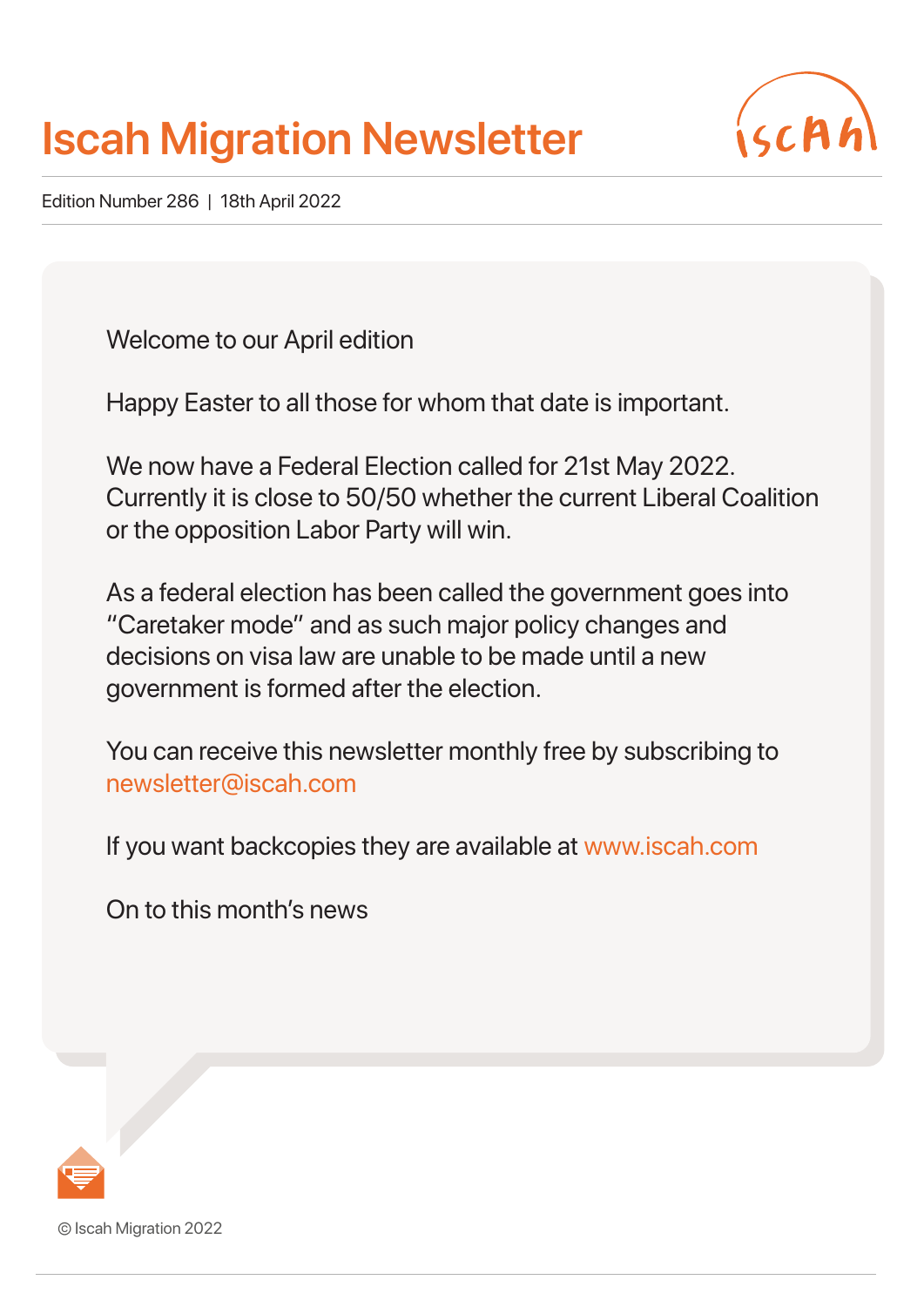# **Contents**

- 1) Additional places for WA in state migration
- 2) Free skills assessments for some migrants
- 3) Tasmanian Update
- 4) Latest visa processing times
- 5) Latest Canberra/ACT invite round results
- 6) Federal Budget Migration planning
- 7) States/territory additional state places for 2021/22 (ie WA and NT)
- 8) New DAMA regional agreements and changes
- 9) Working Holiday visa changes
- 10) Extended age concessions for 186 Company sponsored visa
- 11) NSW 491 nominations
- 12) Tasmania Changes for 491/190 in 2022/23
- 13) Victoria updated Statistics
- 14) Home Affairs official skilled newsletter
- 15) Defacto relationship on points test applications
- 16) Students to need permission to change courses
- 17) Vetassess skills assessment for 485 visas
- 18) ACS guidelines on Global Talent visa updated

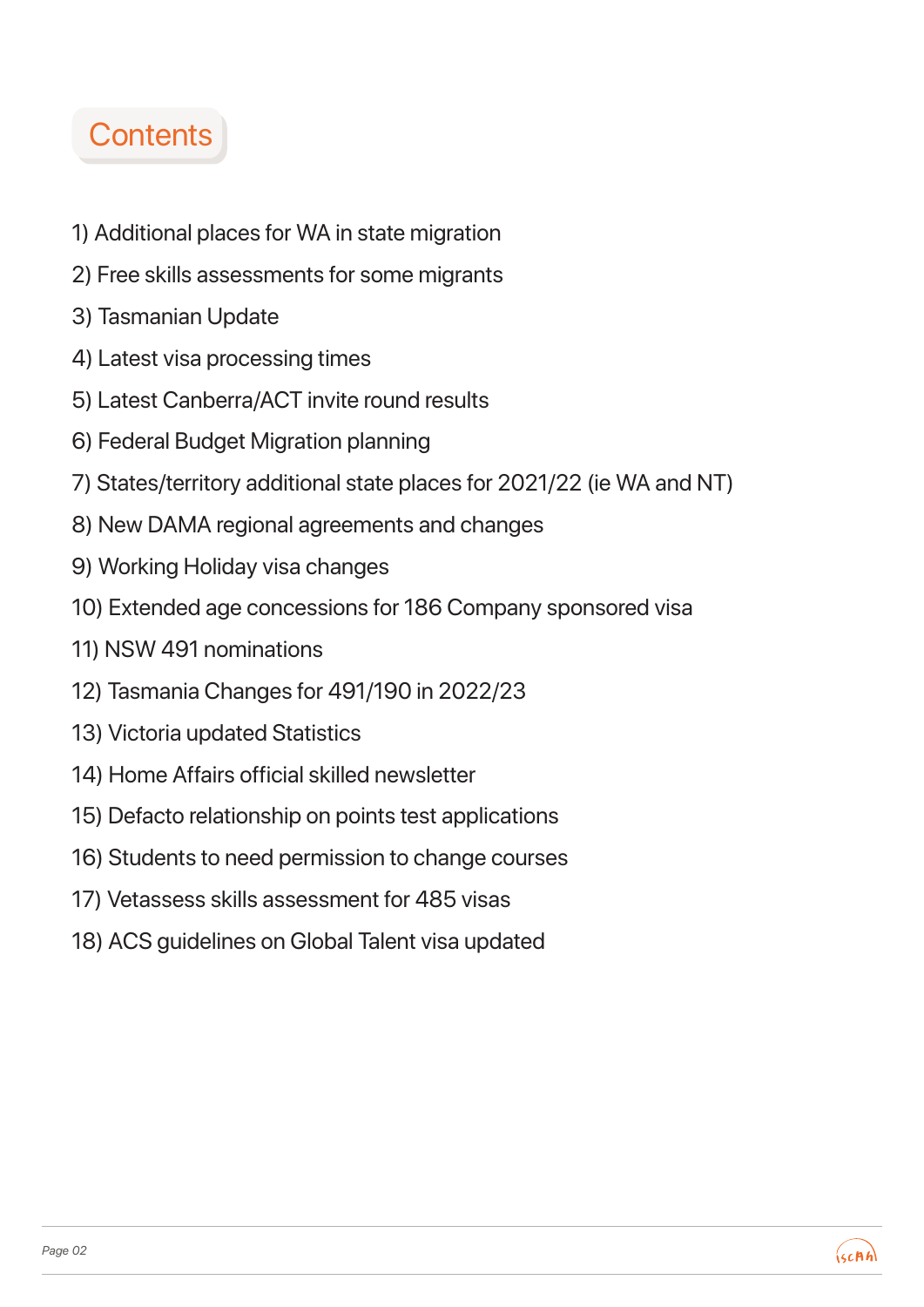# 1) Additional places for WA in state migration

WA Nomination allocations for the State Nominated Migration Program Western Australia has received an additional nomination allocation for the State Nominated Migration Program, from the Department of Home Affairs, for the remainder of the 2021-22 program year.

With the additional nomination allocation now available, Migration Services will proceed with finalising State nomination applications currently on-hand. Applicants will be contacted as required.

New applications for State nomination are now being accepted, with the next invitation round anticipated to be held in the first week of April 2022.

To allow adequate time to process applications prior to the end of the program year, the May and June invitation rounds are expected to be brought forward and are anticipated to be held in the first week of each month.

For more information on the State Nominated Migration Program visit the About State nomination page.

April invite results -

https://migration.wa.gov.au/services/skilled-migration-western-australia/invitation-rounds/current-i nvitation-round

## 2) Free skills assessments for some migrants

https://www.dese.gov.au/skills-support-individuals/migrant-skills-incentives

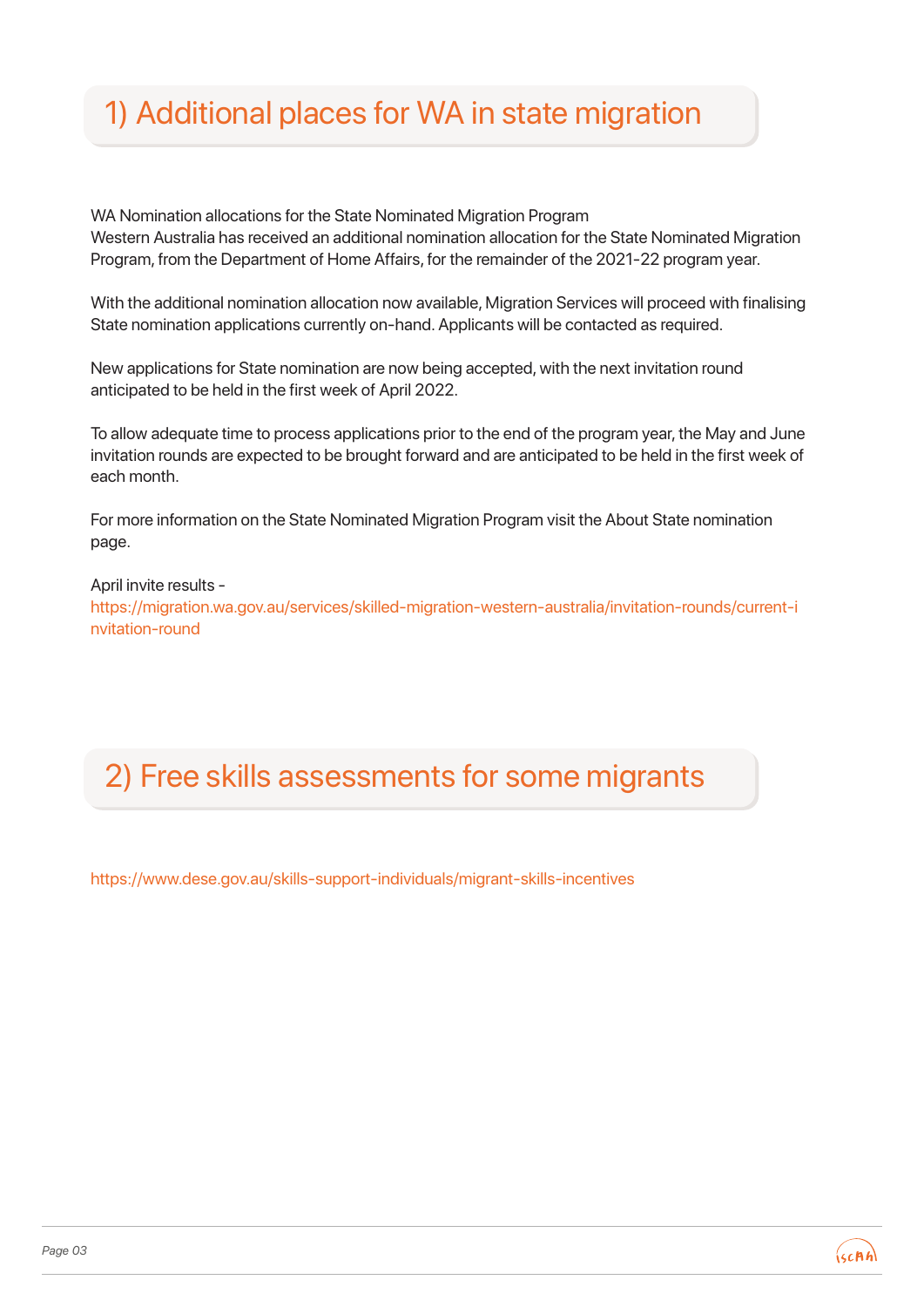

2021-22 Skilled Migration Program Update Limited quota remaining – no further quota allocations Tasmania's nomination quota for the 2021–22 program year is: Subclass 491 – 2200 places – 1415 places used Subclass 190 – 1100 places – 871 places used \*updated 28 March 2022

There will be no additional places made available to Tasmania in the 2021-22 program year. Managing remaining quota

More than 1 480 applications for nomination are yet to be decided, including more than 610 for subclass 190 and 860 for subclass 491.

Migration Tasmania is currently considering options to manage the expected demand for nomination against the remaining places. This may include temporarily closing to new applications. While Migration Tasmania is still accepting new applications at this stage, the current volume and limited remaining places mean that new applications may not be considered or able to be nominated in the 2021–22 program year.

Migration Tasmania will continue to process applications from oldest to newest but will give priority to candidates who are employed in a role directly related to their skills assessment. All current applications which have not been processed by 30 June 2022 will be held over until the 2022-23 program year. Migration Tasmania will consider those applications against the requirements and assessment standards that were in place at the time the application was lodged.

Any applications that are approved this program year but cannot be nominated due to quota exhaustion will be held over and nominated against the 2022-23 program year quota. Applications processed this program year that do not meet the requirements or assessment standards will be refused.

With less than 230 remaining subclass 190 places remaining, successful subclass 190 applicants who are not working in their area of their skills assessment may not be nominated until next Program Year commences.

Note: Employment must be with a well-established Tasmanian business\* that has been operating in Tasmania for at least 12 months. Employment must be full-time for the Working in Tasmania categories but can be part-time (a minimum 20 hours) for Tasmanian Graduates if that employment has been of at least 3 months duration.

\*a well-established business actively operating in Tasmania is expected to have

- permanent business signage;
- active/ongoing online presence, advertising, and marketing;
- a Tasmanian address as a registered business location;
- a local landline contact number
- an ongoing office space (not a residential address) that is not 'casual' or 'virtual' (including corporate/co-shared offices); and
- permanent representation of employees at the stated business location

Questions: email skilled@migration.tas.gov.au

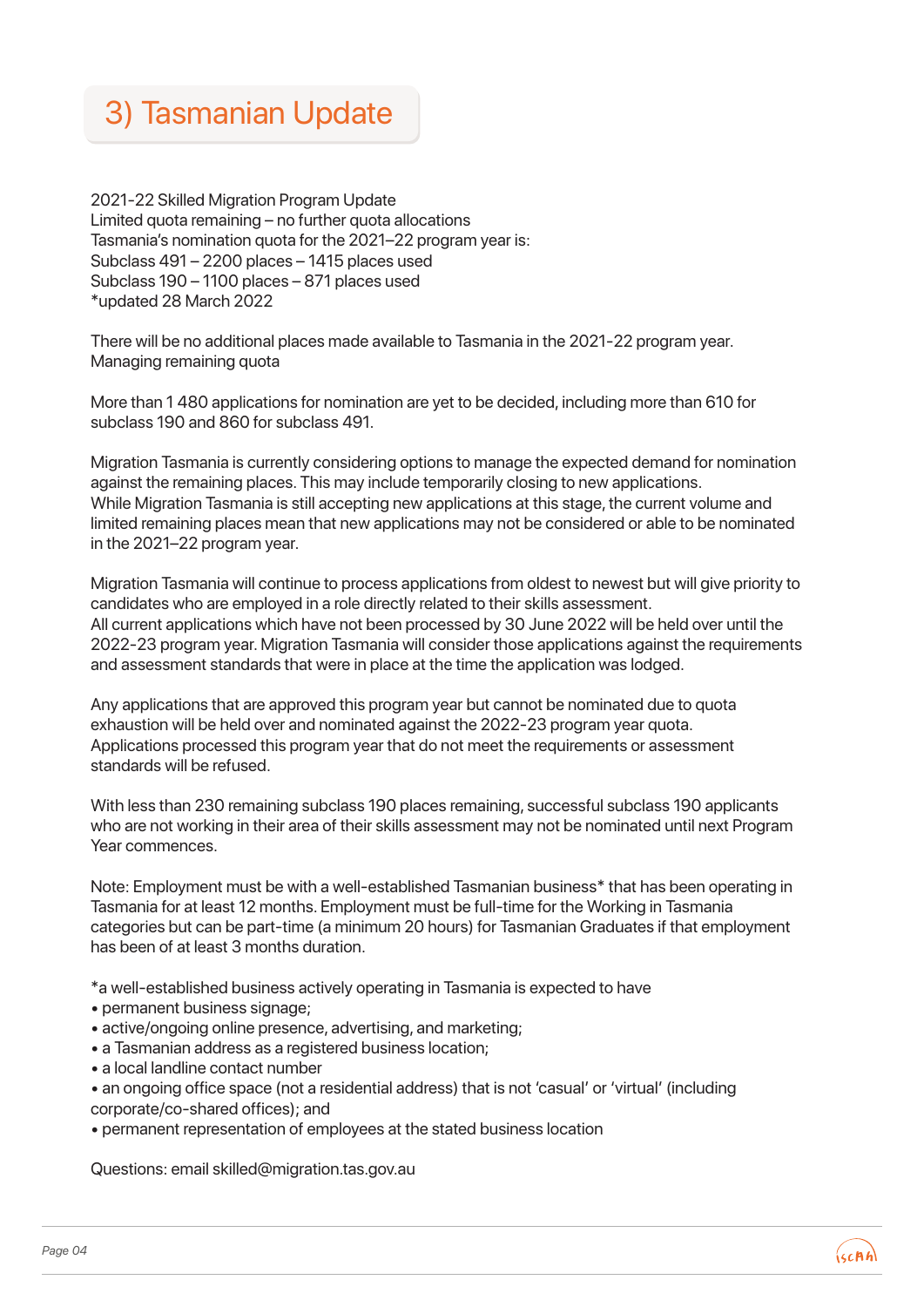# 4) Latest visa processing times

Visa processing times updated

https://immi.homeaffairs.gov.au/visas/getting-a-visa/visa-processing-times/global-visa-processing-times

### 5) Latest Canberra/ACT invite round results

https://www.act.gov.au/migration/resources/canberra-matrix-invitation-round

## 6) Federal Budget Migration planning

#### **2022-23 Budget supports skilled migration to drive a stronger future**

As part of our plan for a stronger future, the Morrison Government is addressing critical skill shortages, driving innovation and attracting investment as part of the 2022-23 Budget. The 2022-23 permanent Migration Program ceiling will be 160,000 places.

#### **Migration – Skill stream**

The Morrison Government's Migration Program will focus on skilled migration, with a return to a pre-pandemic composition of roughly two-thirds/one-third across the Skill and Family streams. The Skill stream will increase to 109,900, more than 30,000 places above 2021-22 planning levels. Within the Skill stream the categories of Employer Sponsored (30,000 places), Skilled Independent (16,652 places) and State & Territory Nominated (20,000 places) have all been increased from 2021-22 planning levels.

Regional visas will more than double to 25,000 places to support growth in regional Australia. Business Innovation and Investment (9,500 places), Global Talent (8,448 places) and Distinguished Talent (300 places) categories will ensure that Australia remains a favoured destination for the world's best and brightest individuals and entrepreneurs.

Occupation lists will be reviewed and updated in early 2022-23 to reflect changes in Australia's labour market, based on advice from the National Skills Commission.

#### **Migration – Family stream**

As part of the Government's migration program, the Family stream will provide an estimated 50,000 places to support family reunion.

The Partner and Child visa categories are estimated to deliver 40,500 and 3,000 visas respectively (delivery of Partner and Child visas will be subject to demand and visa processing requirements); while 6,000 places

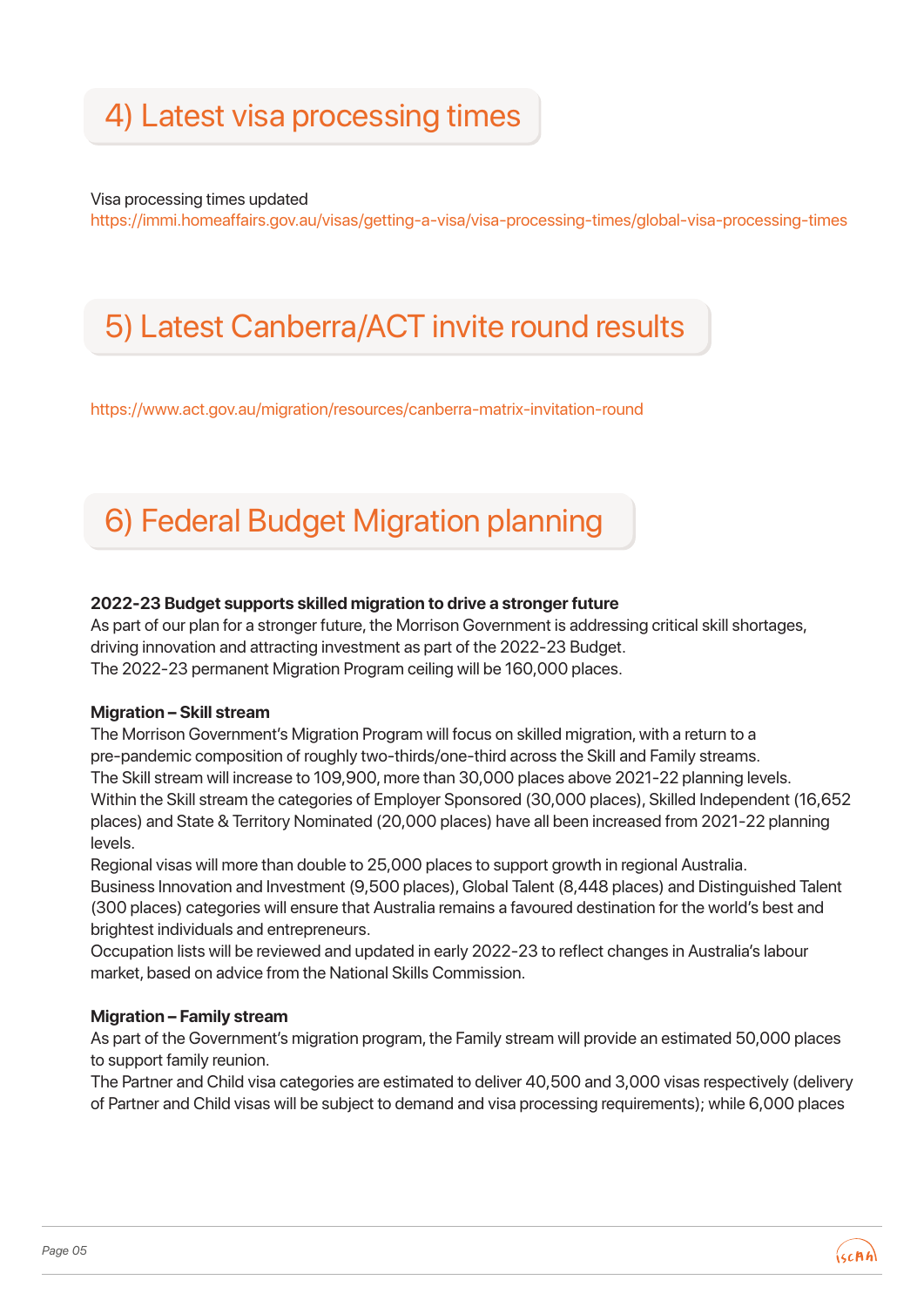will be available for Parent visas; and 500 places for Other Family visas.

From 2022-23, Partner visa processing will move to a demand driven model.

Granting Partner visas on a demand driven basis will provide the flexibility to meet demand for Partner visas in a given program year, and assist in mitigating future growth in the Partner visa pipeline, while maintaining immigration integrity.

100 places will be allocated for the Special Eligibility category. This stream covers visas for those in special circumstances, including permanent residents returning to Australia after a period overseas.

#### **Working Holiday Makers**

The Government recognises the importance of the visitor economy to Australia's national prosperity. Australia has Working Holiday Maker (WHM) arrangements with 45 countries, of which 26 partner countries operate under annual "cap" arrangements.

To support Australia's economic future and the sustained growth of the tourism sector, the Morrison Government has announced a one-off cap increase to the number of places available to WHMs from countries with which Australia has a Work and Holiday (subclass 462) visa arrangement.

As a result, around 11,000 additional WHM visas will be available for prospective backpackers. This measure is estimated to increase the underlying cash balance by \$45 million over the next three years.

To further encourage the arrival of WHMs to Australia, between 19 January 2022 and 19 April 2022, Working Holiday Maker (WHM) (subclasses 417 and 462) visa holders who arrive in Australia can apply for a refund of the visa application charge (VAC). This complements visa refunds for Student (subclass 500) visa holders who arrive between 19 January 2022 and 19 March 2022.

#### **Humanitarian program**

The 2022-23 Humanitarian Program will be maintained at the current ceiling of 13,750 places and over the forward estimates, to ensure Australia remains one of the most generous humanitarian resettlement countries in the world and can respond flexibly to humanitarian crises overseas.

This will ensure Australia can continue to support, as per recent announcements, the transition of Ukrainians onto a temporary humanitarian (subclass 786) visa and to work with international partners to respond to global humanitarian needs including Myanmar.

In recognition of our sustained commitment following Australia's two decades of operations in Afghanistan, an additional 16,500 places will be available for Afghan nationals under the Humanitarian program and will be equally allocated over the next four years. In conjunction with previous announcements, this brings the total number of places available to Afghans across Australia's Humanitarian and Migration Programs to 31,500 over the next four program years.

To support migrant and refugee youths to enter a competitive job market and realise their full potential, the 2022-23 Budget allocates an additional \$9.2 million for a Youth Transition Support (YTS) services program. This 12-month extension builds on existing work to assist young migrants to improve their education, employment and social cohesion outcomes.

#### **Migration Program planning levels**

The 2022-23 Migration Program has been designed to boost Australia's economic recovery and drive social cohesion outcomes in the post-pandemic environment. The 2022-23 Migration Program will have a planning level of 160,000 places with the following composition:

**Skill (109,900 places)** – this stream is designed to improve the productive capacity of the economy and fill skill shortages in the labour market, including those in regional Australia.

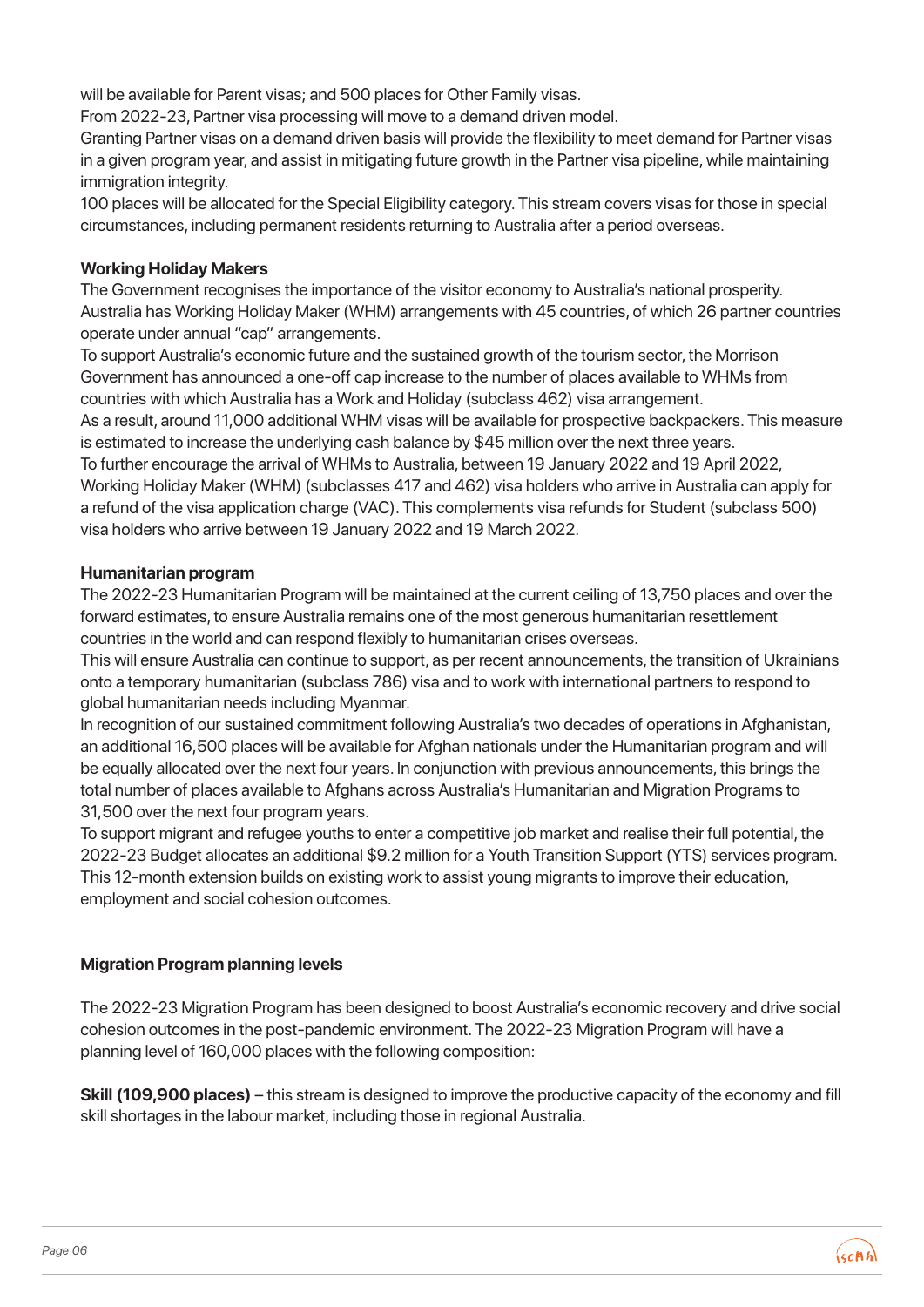**Family (50,000 places)** – this stream is predominantly made up of Partner visas, enabling Australians to reunite with family members from overseas and provide them with pathways to citizenship.

• From 2022-23, Partner visas will be granted on a demand driven basis to facilitate family reunification. This will help reduce the Partner visa pipeline and processing times for many applicants.

• 40,500 Partner visas are estimated for 2022-23 for planning purposes, noting this estimate is not subject to a ceiling.

• 3000 Child visas are estimated for 2022-23 for planning purposes, noting this category is demand driven and not subject to a ceiling.

**Special Eligibility (100 places)** – this stream covers visas for those in special circumstances, including permanent residents returning to Australia after a period overseas.

The Minister for Immigration, Citizenship, Migrant Services and Multicultural Affairs can redistribute places between Skill stream visa categories on an ongoing basis to respond to changing economic conditions as they occur.

#### **Migration Program planning levels as announced as part of the 2021-22 and 2022-23 Federal Budgets**

| <b>Visa stream</b>                                                                    | <b>Visa category</b>                                                                                                                                                                                          | 2021-22                                                        | 2022-23                                                       |
|---------------------------------------------------------------------------------------|---------------------------------------------------------------------------------------------------------------------------------------------------------------------------------------------------------------|----------------------------------------------------------------|---------------------------------------------------------------|
| <b>Skill</b>                                                                          | <b>Employer Sponsored</b><br>Skilled Independent<br>Regional<br><b>State/Territory Nominated</b><br><b>Business Innovation &amp; Investment</b><br>Global Talent (Independent)<br><b>Distinguished Talent</b> | 22,000<br>6,500<br>11,200<br>11,200<br>13,500<br>15,000<br>200 | 30,000<br>16,652<br>25,000<br>20,000<br>9,500<br>8,448<br>300 |
| <b>Skill Total</b>                                                                    |                                                                                                                                                                                                               | 79,600                                                         | 109,900                                                       |
| <b>Family</b>                                                                         | "Partner*<br>(Demand driven: estimate,<br>not subject to a ceiling)"                                                                                                                                          | 72,300                                                         | 40,500                                                        |
|                                                                                       | Parent<br>"Child*<br>(Demand driven: estimate,<br>not subject to a ceiling)"                                                                                                                                  | 4,500<br>3,000                                                 | 6,000<br>3,000                                                |
|                                                                                       | <b>Other Family</b>                                                                                                                                                                                           | 500                                                            | 500                                                           |
| <b>Family Total</b><br><b>Special Eligibility**</b><br><b>Total Migration Program</b> |                                                                                                                                                                                                               | 77,300*<br>100<br>160,000                                      | 50,000<br>100<br>160,000                                      |

\*Planning levels for these categories are estimates only as they are demand driven and not subject to a ceiling.

\*\*The total for the Family stream in 2021-22 does not include the Child category. For planning purposes both Child and Partner visa categories are counted towards the total Family stream in 2022-23.

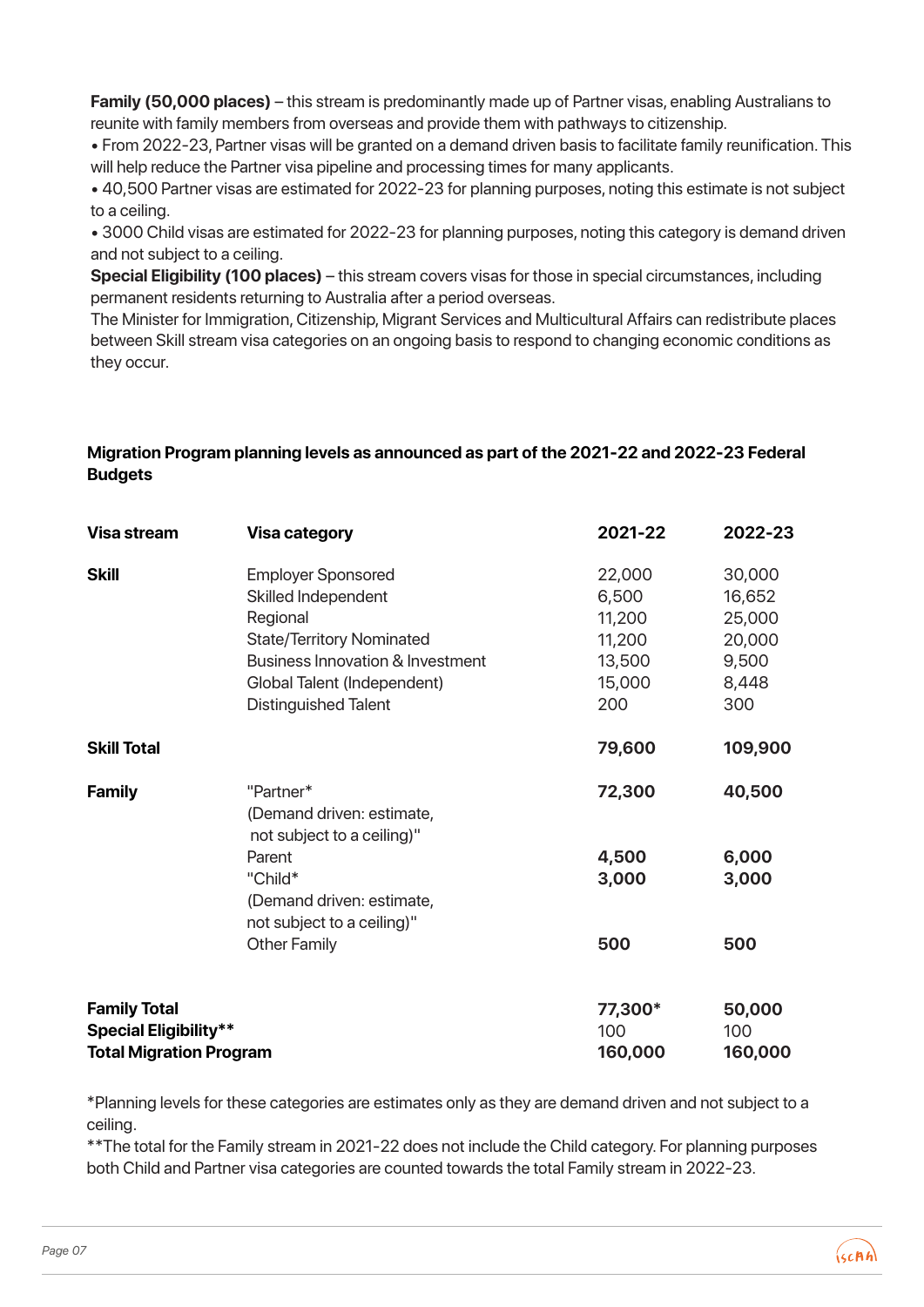#### **Program size and composition**

The size and composition of the Migration Program is set each year alongside the Australian Government's Budget process.

To inform the planning levels and policy settings of the 2022-23 Migration Program, the Department of Home Affairs (the Department) consulted widely with state and territory governments, representatives of academia, industry, unions and community organisations between November and December 2021. The Department also invited public submissions as part of the 2022-23 Migration Program planning process. This process has now closed. See Australia's 2022-23 Migration Program for additional information.

Public submissions, economic and labour force forecasts, international research, net overseas migration and economic and fiscal modelling are all taken into account when planning the program.

### 7) States/territory additional state places for 2021/22 (ie WA and NT)

This shows the new totals for 2021/22 following the department of Home Affairs allocating more places for the next 3 months https://iscah.com/state-and-territory-extra-places-for-2021-22/

### 8) New DAMA regional agreements and changes

https://minister.homeaffairs.gov.au/AlexHawke/Pages/employment-opportunities-new-pilbara-dama.aspx https://minister.homeaffairs.gov.au/AlexHawke/Pages/orana-designated-area-migration-agreement-strengthened.aspx https://minister.homeaffairs.gov.au/AlexHawke/Pages/east-kimberley-dama-advancing-north-west-australia.aspx

# 9) Working Holiday visa changes

https://minister.homeaffairs.gov.au/AlexHawke/Pages/age-limit-increase-italian-danish-whm-cap-increases-wh-visas.aspx https://minister.homeaffairs.gov.au/AlexHawke/Pages/aust-opens-work-holiday-program-to-brazil.aspx

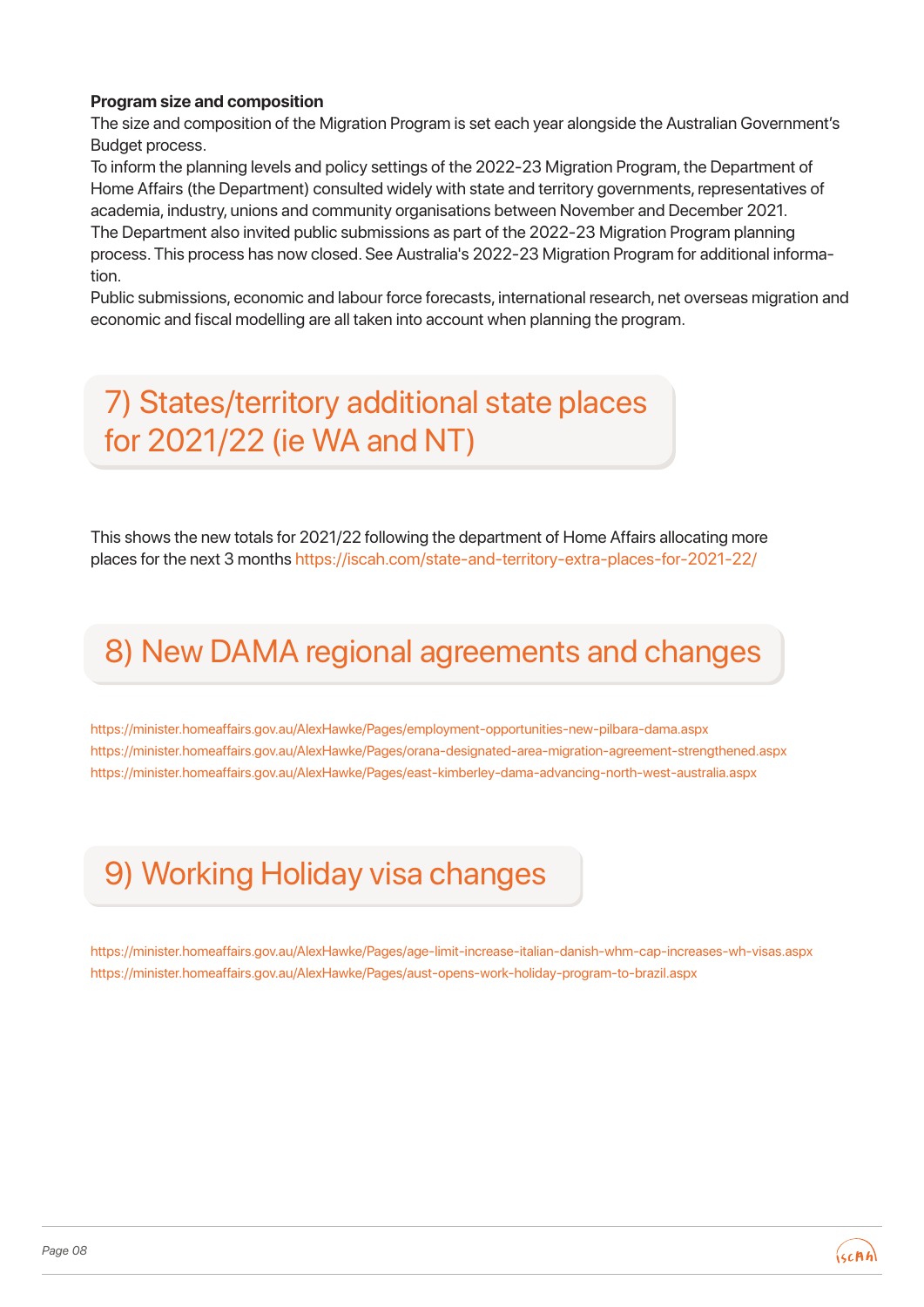# 10) Extended age concessions for 186 Company sponsored visa

New legislative instrument for 186 (company sponsored) TRT pathway Age concessions (re Covid) For some applicants who held a 457 visa on or after 18th April 2017

https://www.legislation.gov.au/Details/F2022L00515

# 11) NSW 491 nominations

NSW 491 nomination process has been reworded Nomination process NSW nomination for the Skilled Work Regional visa (subclass 491) is now by invitation only.

To be nominated by NSW you must:

1.Ensure you are eligible for the Skilled Work Regional visa (subclass 491)

2.Complete an EOI in SkillSelect for an occupation available in your preferred NSW region

3.Submit an ROI during a submission window – see below for details

4.Be invited to apply

5.Apply to the RDA office in your preferred region where your skills are required within 14 days of being invited by NSW

6.Provide evidence with your application for all claims in your NSW ROI and SkillSelect EOI https://www.nsw.gov.au/topics/visas-and-migration/skilled-visas/subclass-491

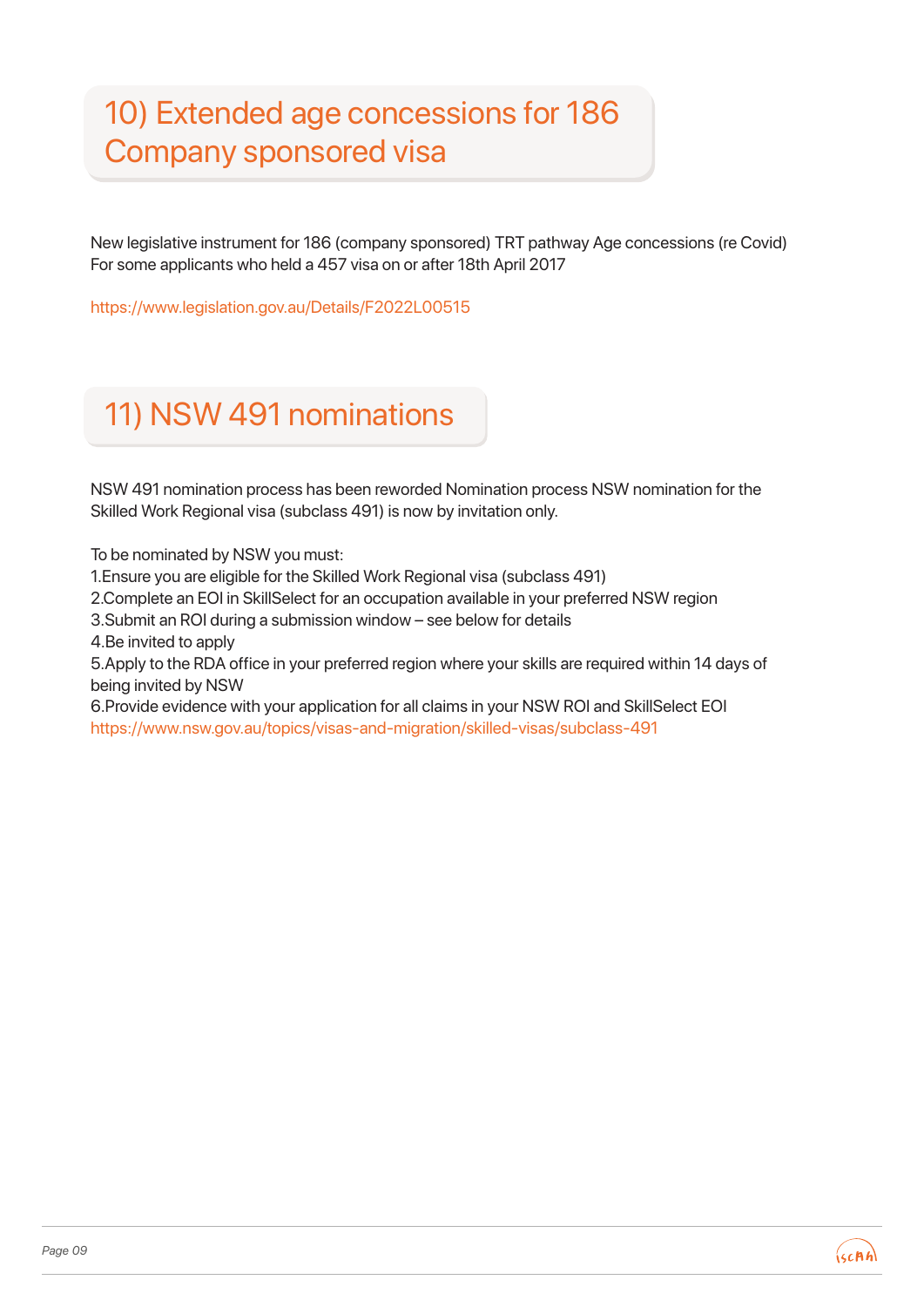# 12) Tasmania Changes for 491/190 in 2022/23

Tasmanian Skilled Migration State Nomination Program 2022 Framework Review Migration Tasmania is currently reviewing program settings and requirements for the 2022-23 program year and is inviting public comments on the proposals.

The proposed reforms to the Tasmanian Skilled Migration State Nomination framework aim to: • Provide greater clarity for candidates regarding the actions and pathways needed to achieve a successful outcome

• Reward demonstrated ability to settle in Tasmania and skills in need

• The proposed new framework is intended to be clear, objective and reward demonstrated ability to settle in Tasmania, and skills in need

• Acknowledge the importance of the international education in helping to attract future skilled migrants to the state, without driving candidates to complete study unnecessarily

• Encourage longer term residence, proof of settlement in Tasmania and greater confidence in ongoing settlement prospects of nominees.

Once finalised Migration Tasmania will develop new nomination requirements and processes, which will apply to new applications made in the 2022-23 program year. The consultation paper can be accessed HERE

https://cdn-au.mailsnd.com/99429/iSvDzqAXxkqEdL0Yv-6KobfEFb87Xaj3kyT7ZiIbH7Q/1649203 310/3530498.pdf

Comments can be provided by 29 April 2022 by email to skilled@migration.tas.gov.au

Program update Tasmanian update https://www.migration.tas.gov.au/news/2021-2022\_program\_year\_update

## 13) Victoria updated Statistics

#### Victorian State update https://liveinmelbourne.vic.gov.au/migrate/program-review

https://liveinmelbourne.vic.gov.au/news-events/news/2022/support-for-health-workers-overseas-to-make-the-move-to-victoria

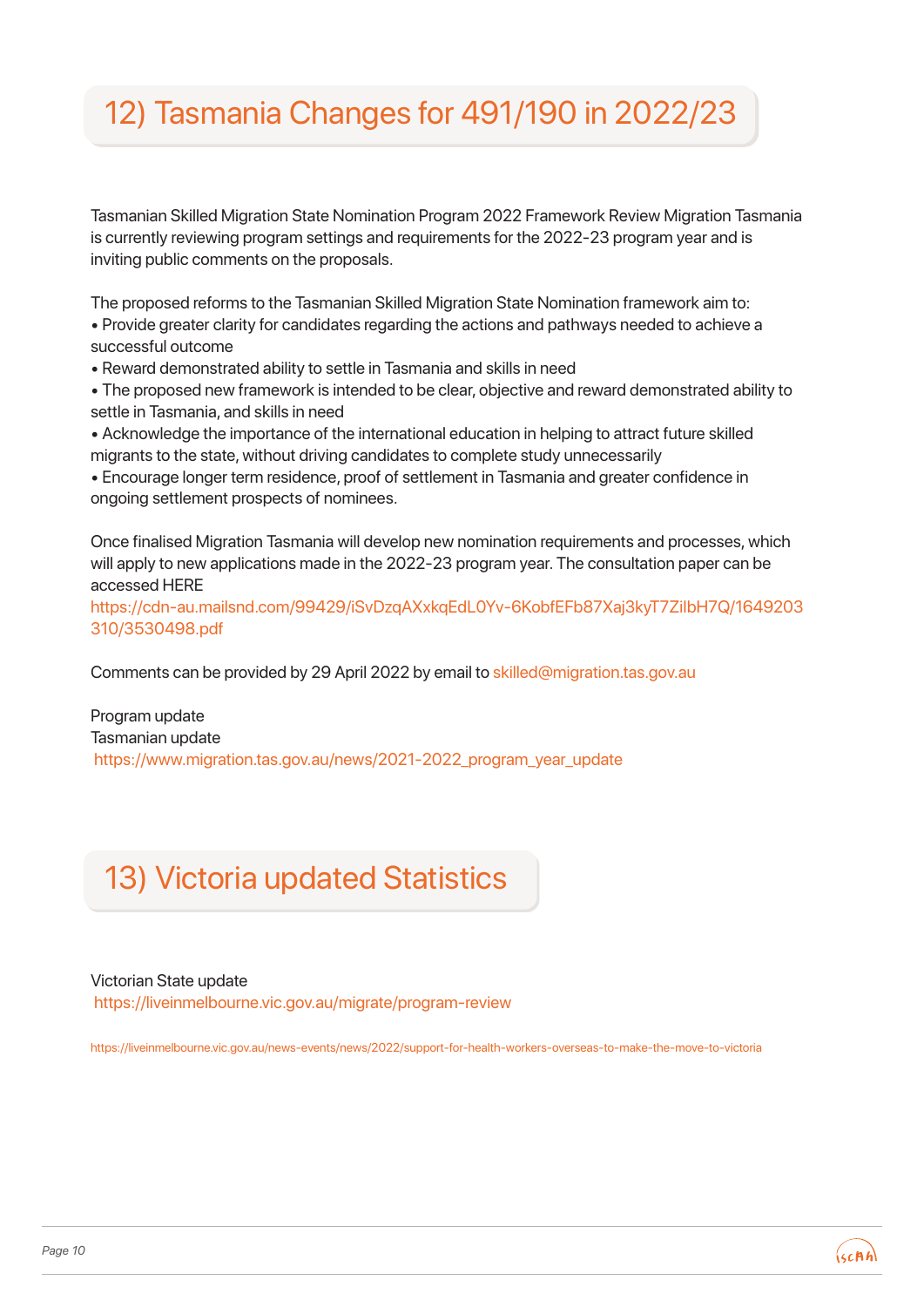## 14) Home Affairs official skilled newsletter

Home Affairs official newsletter on skilled visas March 2022 https://immi.homeaffairs.gov.au/what-we-do/skilled-migration-program/skilled-visa-newsletters/march-2022

### 15) Defacto relationship on points test applications

From the above Home Affairs Newsletter , defact relationships are expanded on here ..

General Skilled Migration program Updates Definition of De Facto Relationship and Implications for GSM Points The relevant legislation for assessing De Facto relationships in the context of a General Skilled Migration visa application, are:

Section 5CB of the Act - defines a de facto partner/de facto relationship

Regulation 1.09A of the Regulations – specifies four matters which may be considered in determining if an applicant meets the definition of de facto partner prescribed in s5CB

Regulation 2.03A of the Regulations – specifies prescribed criteria applicable to de facto partners, including, where the visa application is for a GSM visa, the requirement that unless the de facto relationship has been registered, any de facto relationship claimed by a GSM applicant must have been in existence for the 12 months immediately prior to the GSM visa application

Schedule 6D of the regulations sets out the General Points Test for GSM visas, including making provision for the allocation or denial of points based on the applicant's marital status. For the purposes of calculating points under Schedule 6D, the definition of a de facto relationship is still as set out in 5CB of the Act and Reg 1.09A, however the difference is that reg 2.03A (the 12 month rule) is not applicable.

The SkillSelect system will allocate points for partner relationship status as follows (item 6D112): Single – SkillSelect will award 10 points Engaged – SkillSelect will award 10 points Married – SkillSelect will award 0 points De Facto – SkillSelect will award 0 points

GSM visa applicants' marital status will sometimes change between lodging the EOI, lodging the visa application, and when a decision is made on points. This change of status may result in the loss or gain of points at visa assessment. For example, a person assigned 10 points (as single) at EOI, may lose these 10 points at the visa application stage if they have subsequently married or entered a de facto relationship.

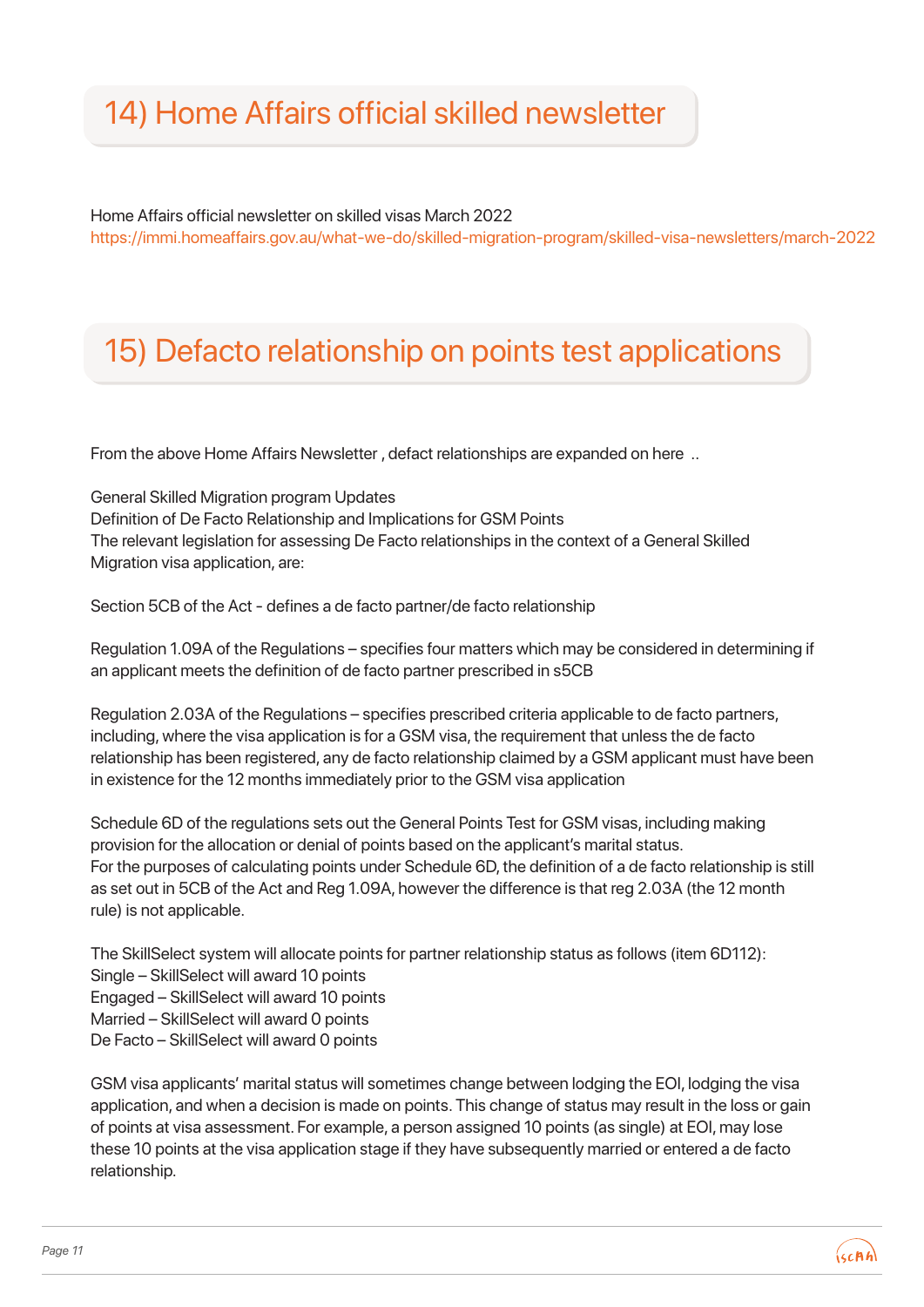Where intending applicants are both in a de facto relationship and engaged simultaneously at time of EOI, they may consider selecting "De Facto" rather than "Engaged" when calculating their point score irrespective of the length of the de facto relationship. This will avoid being invited at a higher point score than what the visa applicant will be able to meet.

It is also important to note the implications of the overlay of the 12 month rule at visa stage. For example an intending applicant may declare a de facto relationship at EOI (where no 12 month rule is applicable) but if that de facto relationship is of less than 12 months standing at visa application then that de facto partner will not be eligible for consideration as the visa applicant's partner for purposes of the visa.

#### 16) Students to need permission to change courses

https://erudera.com/news/australia-international-students-on-subclass-500-visa-will-not-be-ableto-change-course-without-ministers-approval/

Legislative instrument -

https://www.legislation.gov.au/Details/F2022L00541/Explanatory%20Statement/Text

## 17) Vetassess skills assessment for 485 visas

Update: Skills assessments for Temporary Graduate 485 visas

From May 15, VETASSESS will no longer accept new applications for assessment for the Temporary Graduate (Subclass 485) visa.

This follows the Australian Government's announcement last November that skills assessment for this visa will no longer be required from July 1, 2022.

The May 15 cut-off date will give us time to complete all visa assessments before July 1.

If you would like further information, please contact us at migrate@vetassess.com.au or Ph: +61 3 9655 4801.

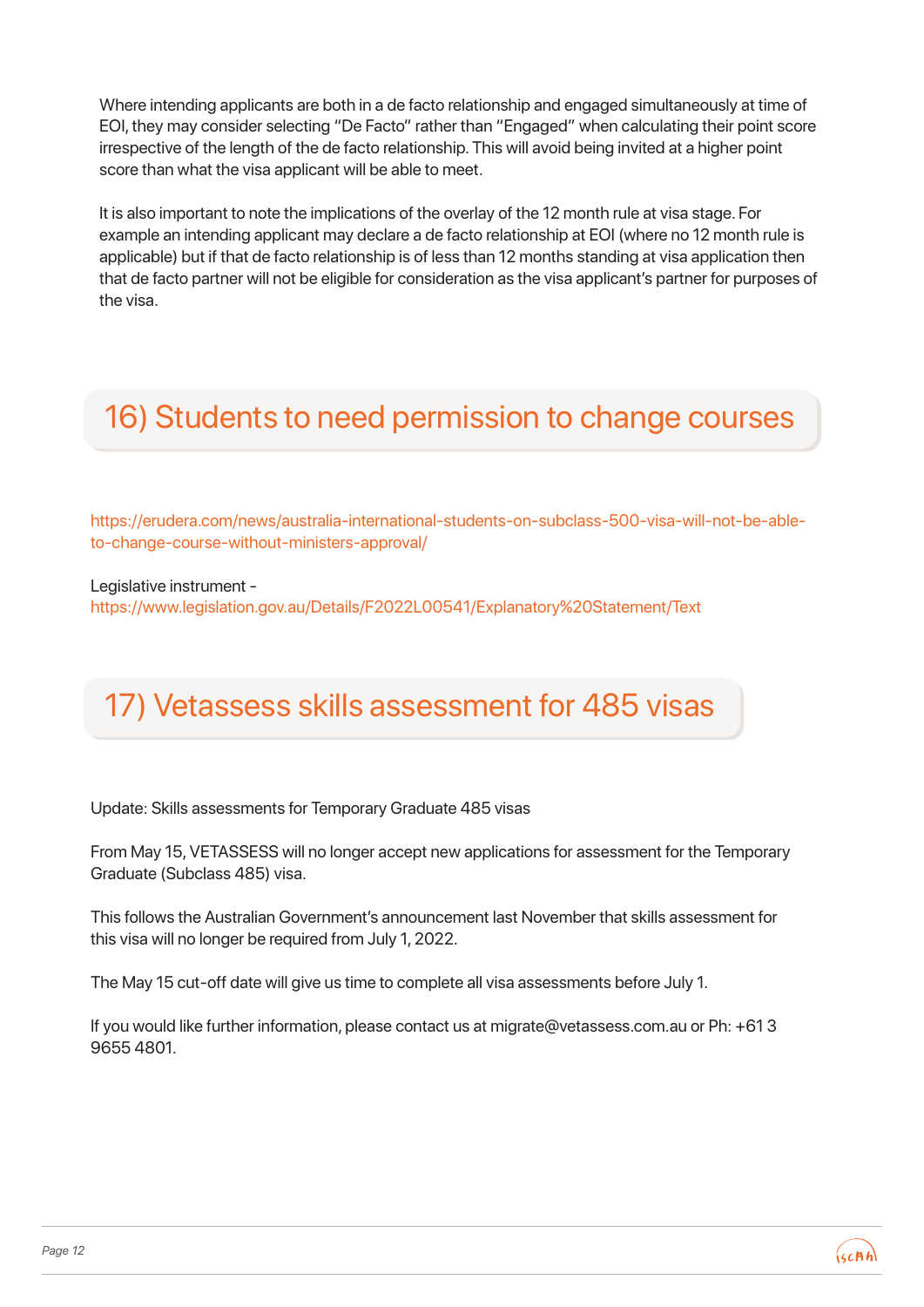# 18) ACS guidelines on Global Talent visa updated

Update to Global Talent Visa program through the ACS (Computing professionals) https://www.acs.org.au/msa/information-for-applicants.html